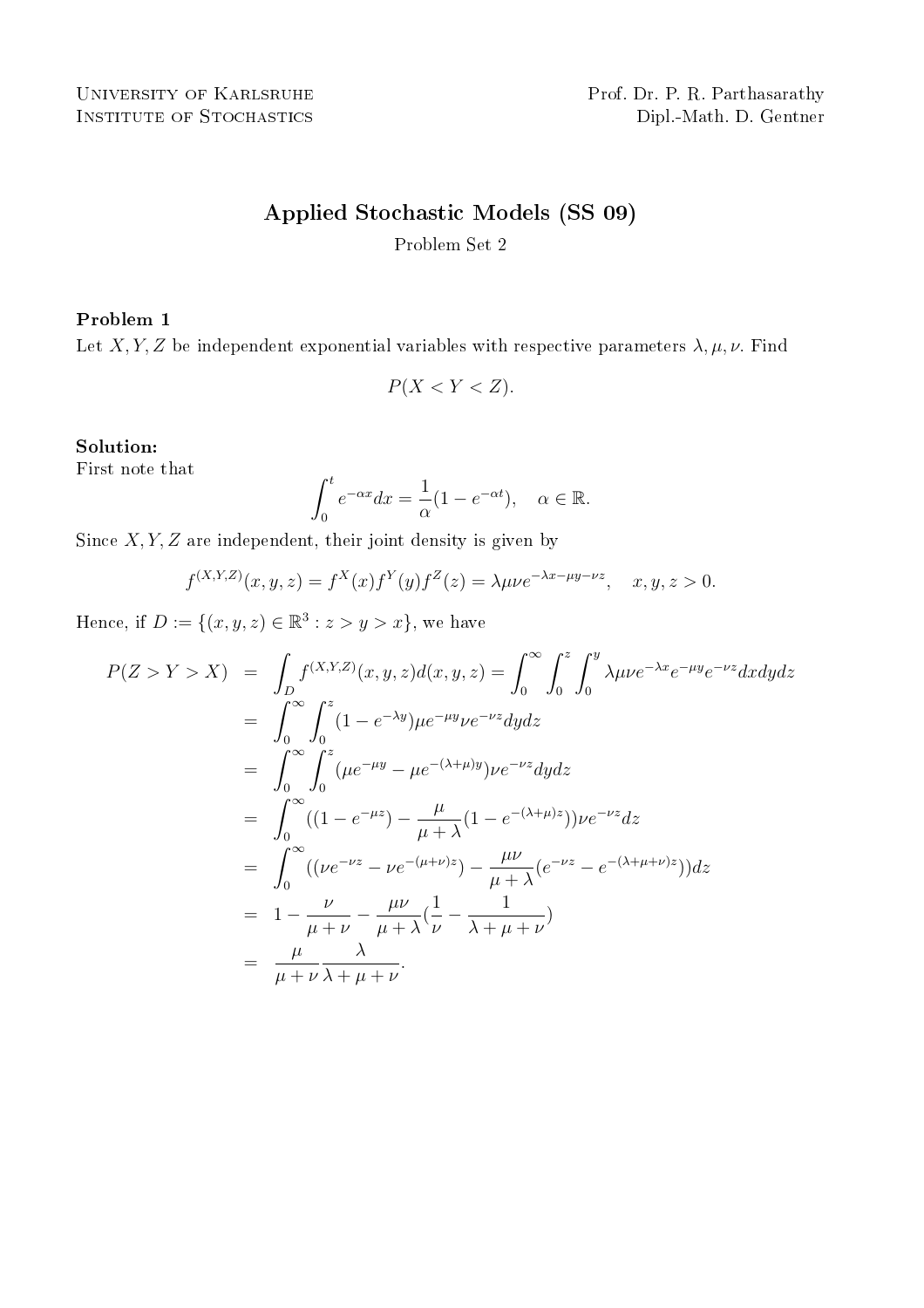# Problem 2

Let  $(X, Y)$  have the 2-dimensional standard normal distribution with zero means, unit variances Let (x, r) have the 2-dimensional standard normal distribution with zero means, unit variances<br>and correlation coefficient ρ. Write Z := max{X,Y}. Show that  $\mathbb{E}(Z) = \sqrt{(1-\rho)/\pi}$  and  $E(Z^2) = 1.$ 

### Solution:

We have

$$
\left(\begin{array}{c} X \\ Y \end{array}\right) \sim \mathcal{N}_2\left(\left(\begin{array}{c} 0 \\ 0 \end{array}\right), \left(\begin{array}{cc} 1 & \rho \\ \rho & 1 \end{array}\right)\right).
$$

Hence

$$
X + Y \sim \mathcal{N}\left((1,1)\begin{pmatrix}0\\0\end{pmatrix}, (1,1)\begin{pmatrix}1&\rho\\ \rho&1\end{pmatrix}\begin{pmatrix}1\\1\end{pmatrix}\right) = \mathcal{N}(0, 2 + 2\rho),
$$
  

$$
X - Y \sim \mathcal{N}\left((1,-1)\begin{pmatrix}0\\0\end{pmatrix}, (1,-1)\begin{pmatrix}1&\rho\\ \rho&1\end{pmatrix}\begin{pmatrix}1\\-1\end{pmatrix}\right) = \mathcal{N}(0, 2 - 2\rho).
$$

In addition, if  $\xi \sim \mathcal{N}(0, \sigma^2)$ , then

$$
f^{|\xi|}(x) = f^{\xi}(x) + f^{\xi}(-x), \quad x > 0,
$$

and hence

$$
\mathbb{E}|\xi| = \int_0^\infty x f^{|\xi|}(x) dx = \int_0^\infty \frac{2x}{\sqrt{2\pi\sigma^2}} e^{-\frac{x^2}{2\sigma^2}} dx = \frac{-2\sigma^2}{\sqrt{2\pi\sigma^2}} e^{-\frac{x^2}{2\sigma^2}} \bigg|_0^\infty = \frac{\sqrt{2\sigma^2}}{\sqrt{\pi}}.
$$

Applying this to  $\xi := X - Y$  yields

$$
\mathbb{E}(Z) = \mathbb{E}[\frac{1}{2}(X+Y) + \frac{1}{2}|X-Y|] = \frac{1}{2}\mathbb{E}[X+Y] + \frac{1}{2}\mathbb{E}[|X-Y|] = 0 + \frac{1}{2}\frac{\sqrt{2(2-2\rho)}}{\sqrt{\pi}} = \sqrt{\frac{1-\rho}{\pi}}.
$$

Furthermore, if  $\xi \sim \mathcal{N}(0, \sigma^2)$ , then  $\mathbb{E}[\xi^2] = \sigma^2$ , and hence

$$
\mathbb{E}(Z^2) = \frac{1}{4}\mathbb{E}[(X+Y)^2 + 2(X+Y)|X-Y| + (X-Y)^2] = \frac{1}{4}((2+2\rho) + 2 \cdot 0 + (2-2\rho)) = 1.
$$

### Problem 3

Let  $X \sim \Gamma(\lambda, \alpha)$  and  $Y \sim \Gamma(\lambda, \beta)$  be independent. Show that  $X + Y$  and  $X/(X + Y) =: Z$  are independent and that Z follows a beta distribution with parameters  $\alpha$ ,  $\beta$ .

**Solution:** The transformation theorem for Lebesgue-densities states that if  $T$  is a transformation of some measurable subset  $A \subset \mathbb{R}^n$  to  $T(A) \subset \mathbb{R}^n$  and if  $X = (X_1, ... X_n)$  is a random vector in  $\mathbb{R}^n$  with density  $f^X$  with support in A, then  $Y := T(X)$  has density

(1) 
$$
f^{Y}(y) = \frac{f^{X}(T^{-1}(y))}{|\Delta(T^{-1}(y))|},
$$

where  $\Delta(x) := \det T'(x)$  is the determinant of the Jacobian of T at point x. In our case, a suitable transformtion is  $T:(0,\infty)^2\to (0,\infty)\times (0,1), (x,y)\mapsto (x+y,\frac{x}{x+y}).$  Here  $|\Delta(x,y)|=\frac{1}{x+y}$  $x+y$ and  $T^{-1}(u, v) = (uv, u - uv)$ , yielding  $|\Delta(T^{-1}(u, v))| = \frac{1}{u}$  $\frac{1}{u}$ . Denoting  $U := X + Y, V := \frac{X}{X+Y}$ , we have  $(U, V) = T(X, Y)$  and hence

$$
f^{(U,V)}(u,v) = f^{(X,Y)}(uv, u - uv)u.
$$